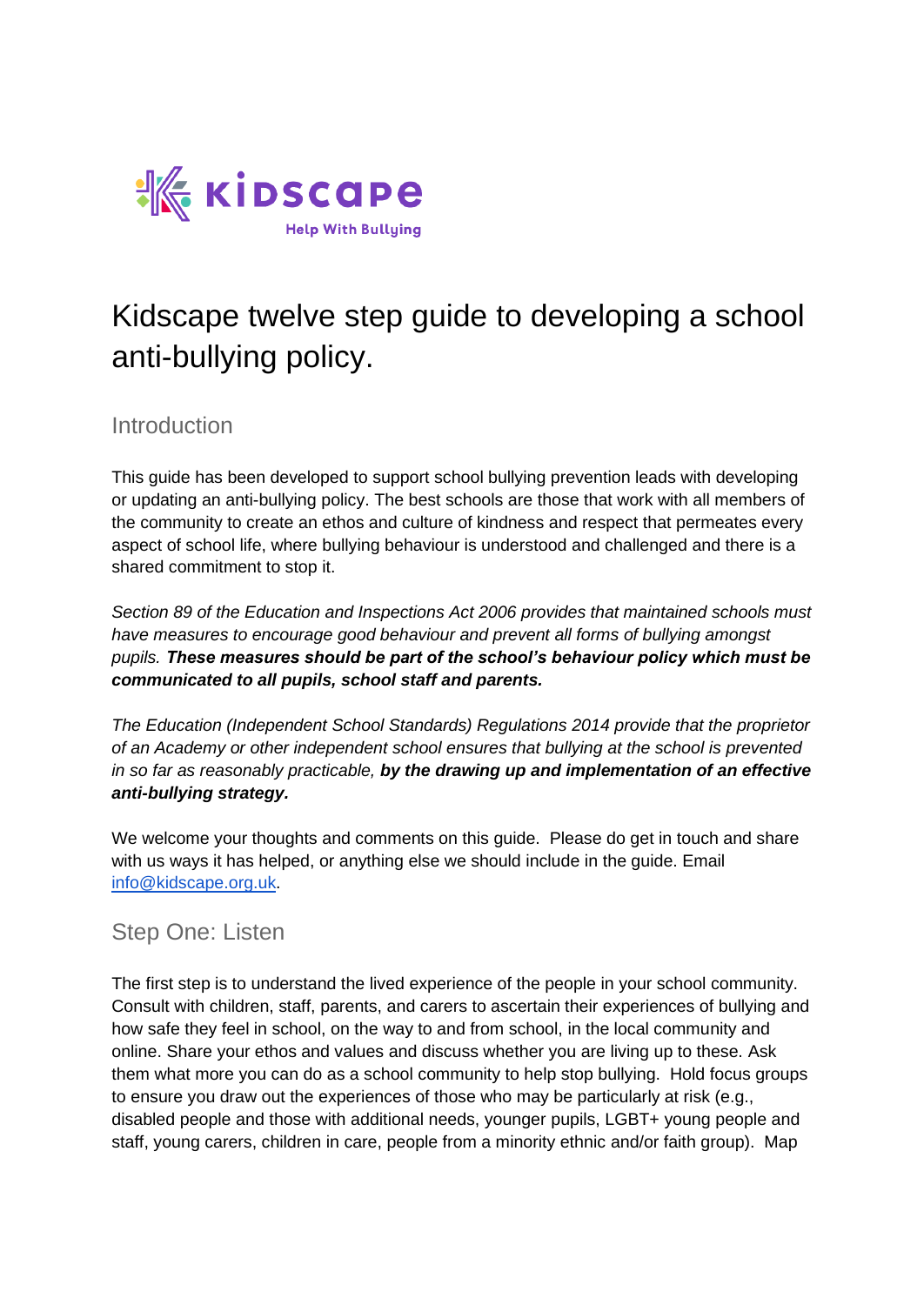out the school and surrounding area and encourage pupils to share the locations and times they feel least safe and what practical steps would make them feel safer.

#### Step Two: Get together

Form a bullying prevention working group. If you want the policy to be taken seriously then it is helpful to involve a wider pool of participants in forming/reviewing the policy and leading on your bullying prevention work going forward. Include a broad range of pupils, a lead governor or board member, representatives from across the staff team and parents and carers. Make sure disabled people and those with additional needs are included in the working group as they are the most likely to be impacted by bullying. Prioritise bullying awareness training for members of this group so they can lead the work with the right knowledge and understanding (see further support).

## Step Three: Agree your definition of bullying.

Work together to agree a definition of bullying that all members of the community can understand. You may want to run classroom activities with smaller groups to discuss what we mean by bullying and what should be included in the school definition. Consider how to share this definition in ways that can be understood by all children regardless of age or developmental stage.

*Quick tip: there is no legal definition of bullying. Kidscape describe bullying as any behaviour that is intended to hurt, is repeated and where there is an imbalance of power (or it is hard for the person on the receiving end to defend themselves). The Welsh Government require all schools in Wales to use a universal definition of bullying (see Welsh Government, Rights, respect, equality: guidance for schools).*

#### Step Four: Be explicit about the behaviour the policy covers.

Work together as a school community to explore all the various ways that people can bully one another (e.g., physical, emotional, verbal, online). Explain what the difference is between teasing, conflict, and friendship fallouts and when they may become bullying behaviour. This should be explained within your school policy, but the real work takes place in class or tutor time as you explore these topics with children.

## Step Five: Link to safeguarding

Make sure you reference the relationship between bullying and the safeguarding of children and young people. Be clear that you take bullying extremely seriously, and that you understand that bullying can be a form of peer-to-peer abuse. Share examples of the occasions when you would follow your safeguarding policy (e.g., if a child is refusing to attend school, if a child has been physically or sexually assaulted or has assaulted another child, if a child has been subject to threats of harm, if a child's mental or physical health has been impacted). Reference other relevant policies such as your ICT/acceptable user policy.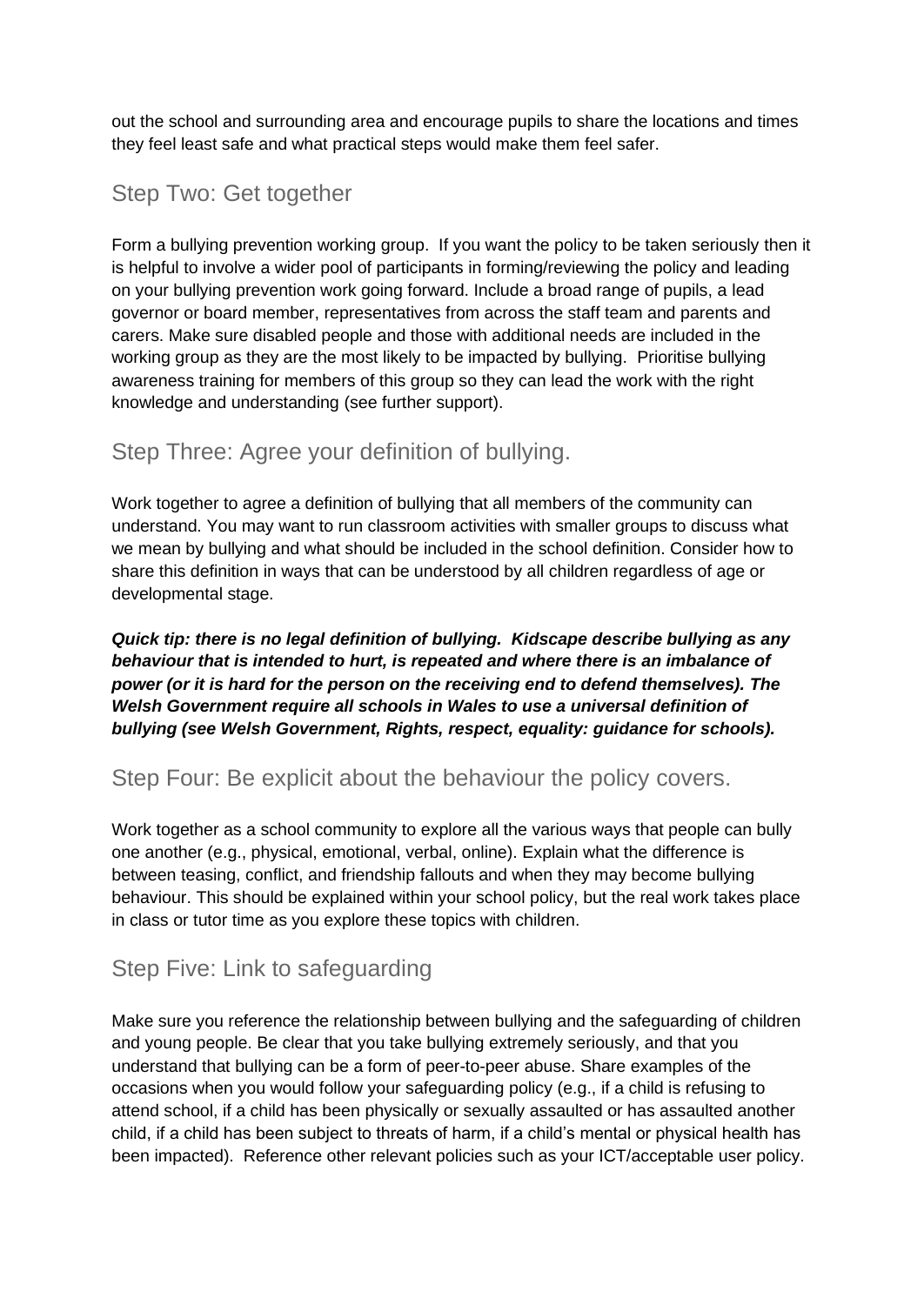*When there is 'reasonable cause to suspect that a child is suffering, or is likely to suffer, significant harm' a bullying incident should be addressed as a child protection concern under the Children Act 1989 (Department for Education, England).* 

## Step Six: Eliminate discrimination

Make sure you reference the Equality Act 2010 and show how you will eliminate any discrimination or harassment on grounds of disability, race, religious belief, gender, pregnancy, or sexuality. Give examples of what you mean by behaviour that is disablist, racist, faith targeted, homophobic, transphobic, and racist. Take time to explain this type of behaviour to children and young people through class and tutor time. Explain the actions you take to promote inclusion and diversity in your community.

## Step Seven: Places and spaces

Make sure that the policy covers all the places and spaces that bullying can happen. This should include:

- the journey to and from school
- the local community
- in school
- in extracurricular activities linked to the school such as breakfast and after school clubs, sports, and school trips.
- and online (both during and outside of the school day).

Be explicit that the school has powers to discipline for behaviour outside of school hours and when and how you might use that power.

# Step Eight: Prevention

Share the steps you take as a school community to prevent bullying. This list is not exhaustive, but this could include:

- the ethos of your school as a kind, caring and respectful community.
- a shared understanding of the signs and symptoms that indicate someone may be experiencing bullying.
- zero tolerance for offensive language or comments
- clear guidance for staff and pupils on appropriate physical boundaries and education for all ages on consensual touch
- the creation of safe spaces at break and lunch times for children who may feel lonely or isolated.
- steps you take to educate staff, children, parents, and staff about bullying issues and the action they can take to stop bullying (e.g., curriculum content, parent and carer events, staff training, participation in Friendship Friday (Kidscape), Anti-Bullying Week (Anti-Bullying Alliance) and Safer Internet Day (UK Safer Internet Centre)
- regular inclusion of bullying issues in assemblies and class time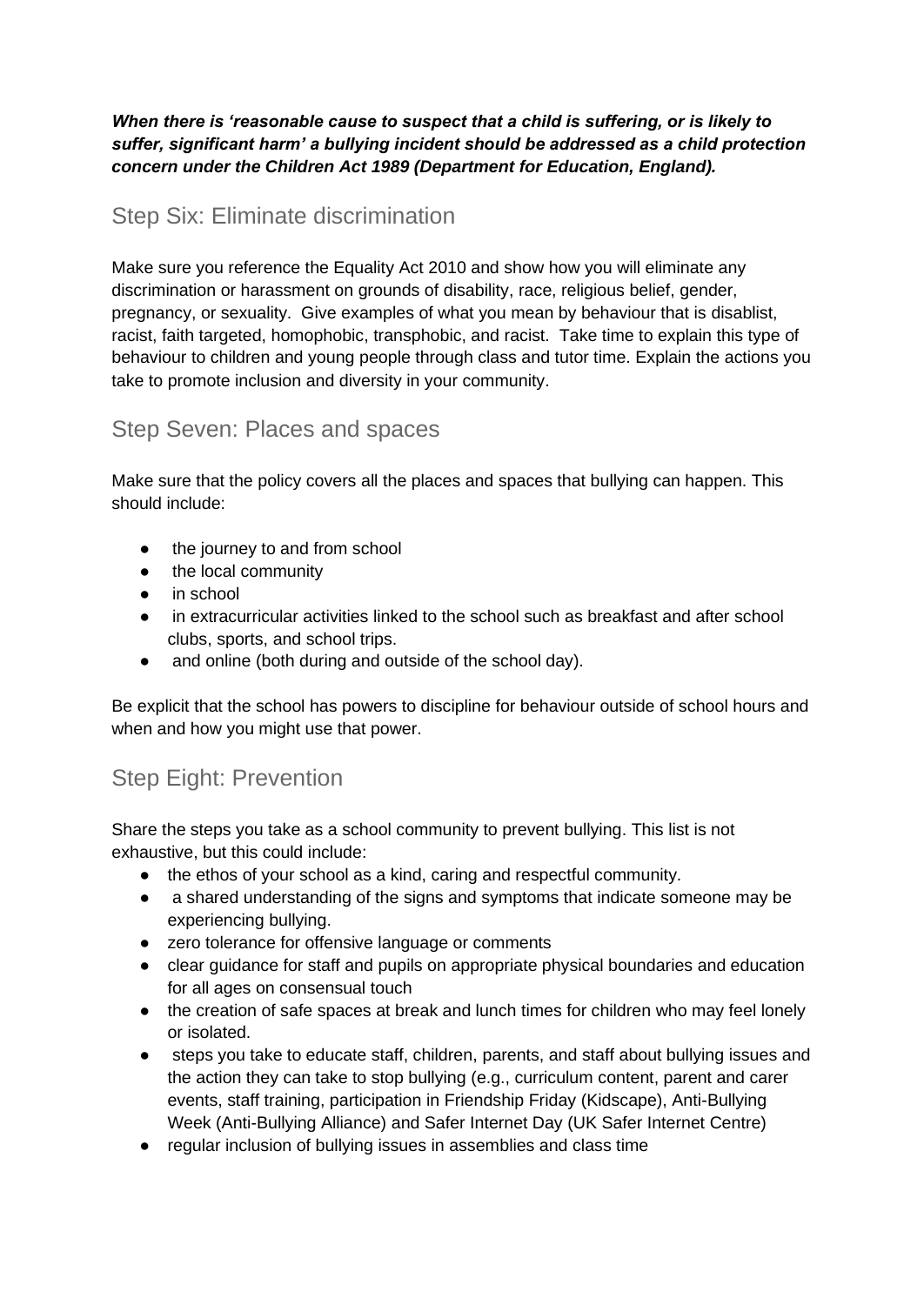- the use of external support where needed (e.g., Kidscape ZAP assertiveness workshops and peer mentoring training for pupils)
- and actions you take as a school to celebrate difference and promote inclusion.

# Step Nine: Reporting bullying

Explain how all members of the community can report bullying. Steps could include:

- a clear reporting structure (e.g., tutor/Head of Year/Headteacher/Board)
- transparent complaints procedure (link to the school complaints policy)
- display photos and names of staff that can help.
- encourage and support pupils to be alerted to bullying behaviour and be there to help other pupils (consider Kidscape peer mentoring training)
- consider alternative reporting routes such as worry boxes in classrooms and online systems (e.g., Tootoot, StudentVoice).
- Include how to report bullying in extracurricular activities (e.g., breakfast and after school clubs), the journey to and from school and bullying online. Where necessary work with external agencies to coordinate your approach (e.g., providers of extracurricular activities, transport providers).
- a clear system for recording bullying incidents and the action you have taken to resolve the situation. This will help you spot any trends in behaviour and provides evidence that you take bullying seriously.

## Step Ten: Responding to bullying

Be clear that we all have a role to play in responding to a bullying situation. This includes:

- explaining the role of the bystander and the ways we can take positive action if we witness or hear of a bullying situation (e.g., lead the person experiencing the bullying to a safe place, show we are not in support of the bullying behaviour)
- creating safe, confidential spaces for pupils and parents and carers to share their experiences and concerns with a focus on the impact the behaviour is having and the help they need from you to make the bullying stop.
- explaining when and how you will share concerns with parents and carers.
- training staff in the use of restorative approaches
- referencing the types of disciplinary action, you might take and the situations where you may need to seek police/ children's services involvement (e.g., when a child is harmed, when there are threats of harm, when illegal content has been shared online).
- bullying rarely takes place in isolation so consider the involvement of the wider peer group and additional work you may need to do to reinforce your position on bullying or to explore different aspects of bullying with the peer group (e.g., if there has been an incident of homophobic bullying, is this indicative of a wider culture of homophobic abuse that needs to be addressed).
- additional support for the children involved (e.g., Kidscape ZAP assertiveness workshops, counselling, behaviour management support, referral to CAMHs).